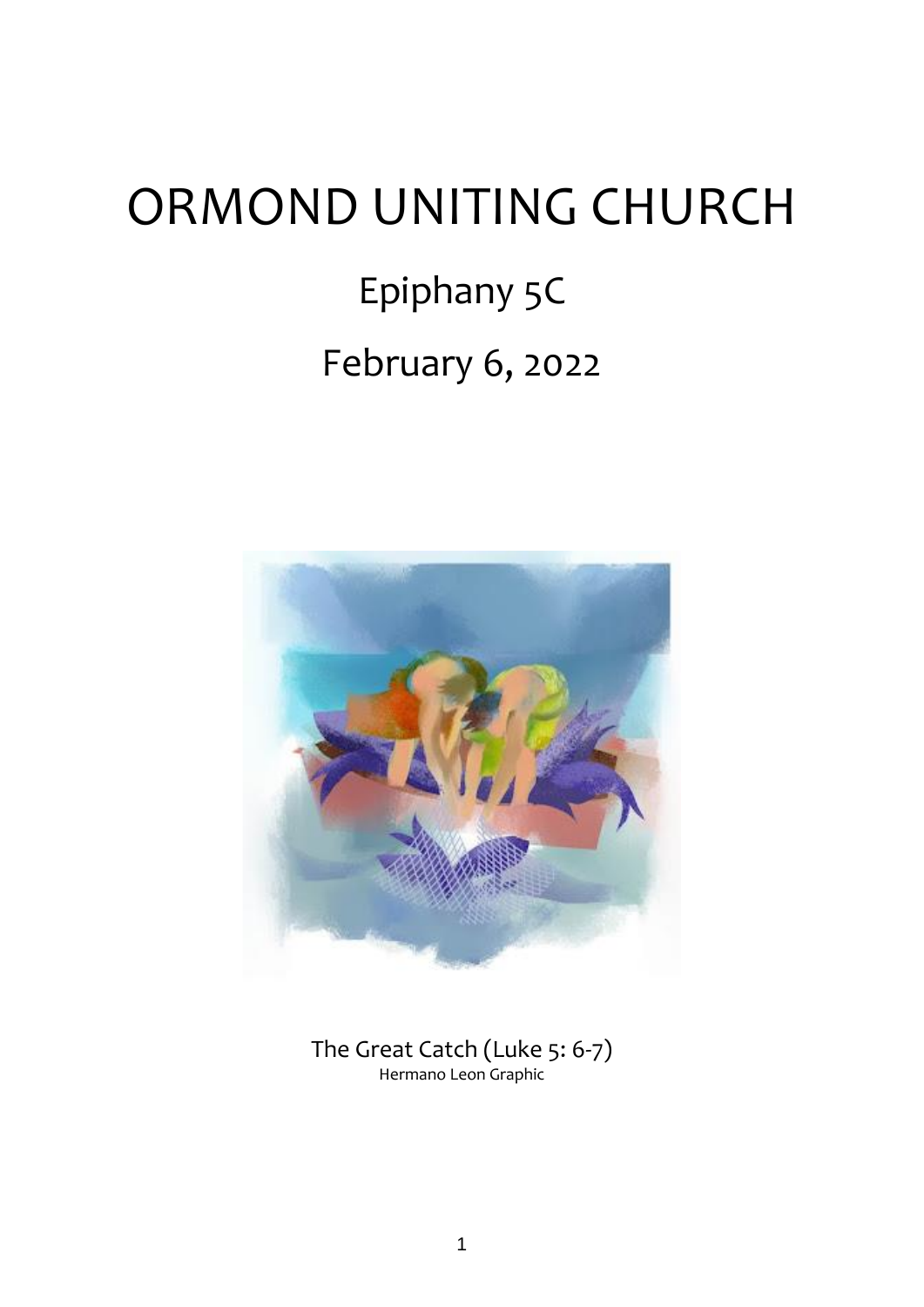# WORSHIP AT HOME

*This time is an opportunity to be still, seeking to be aware of the presence of God within.*

*Carve out a time for this practice; prepare yourself, as you might for a usual Sunday morning and remember that there are others from the congregation gathering at the same time as you. There are also many from the church around the globe who are gathering to seek the presence of God as we are.*

*Prepare a space in the house; find a comfortable chair, light a candle, turn off distracting noises and close the door if that will help you to be still. This is something that does not need to be hurried.*

# Prayer

Jesus, friend and companion,

We are tired and weary and yet, hear your call to travel again into the deep waters.

In the dark times, our souls seek your Light.

When troubled with decisions

On how to be your people during this season,

We seek your comforting yoke to bear the burden.

As we are buffeted off course, we seek your direction,

Bringing us to the still waters of peace.

In our care for our neighbour,

We seek your anchoring love, which restores our soul.

Hold us. Warm us. Guide us.

For in you, we find a Way.

With you, we have hope.

Let your warming love be as the morning sun,

Bringing light across the waters

As new beginnings unfold.

Rev Anne Hewitt, 02/02/2022.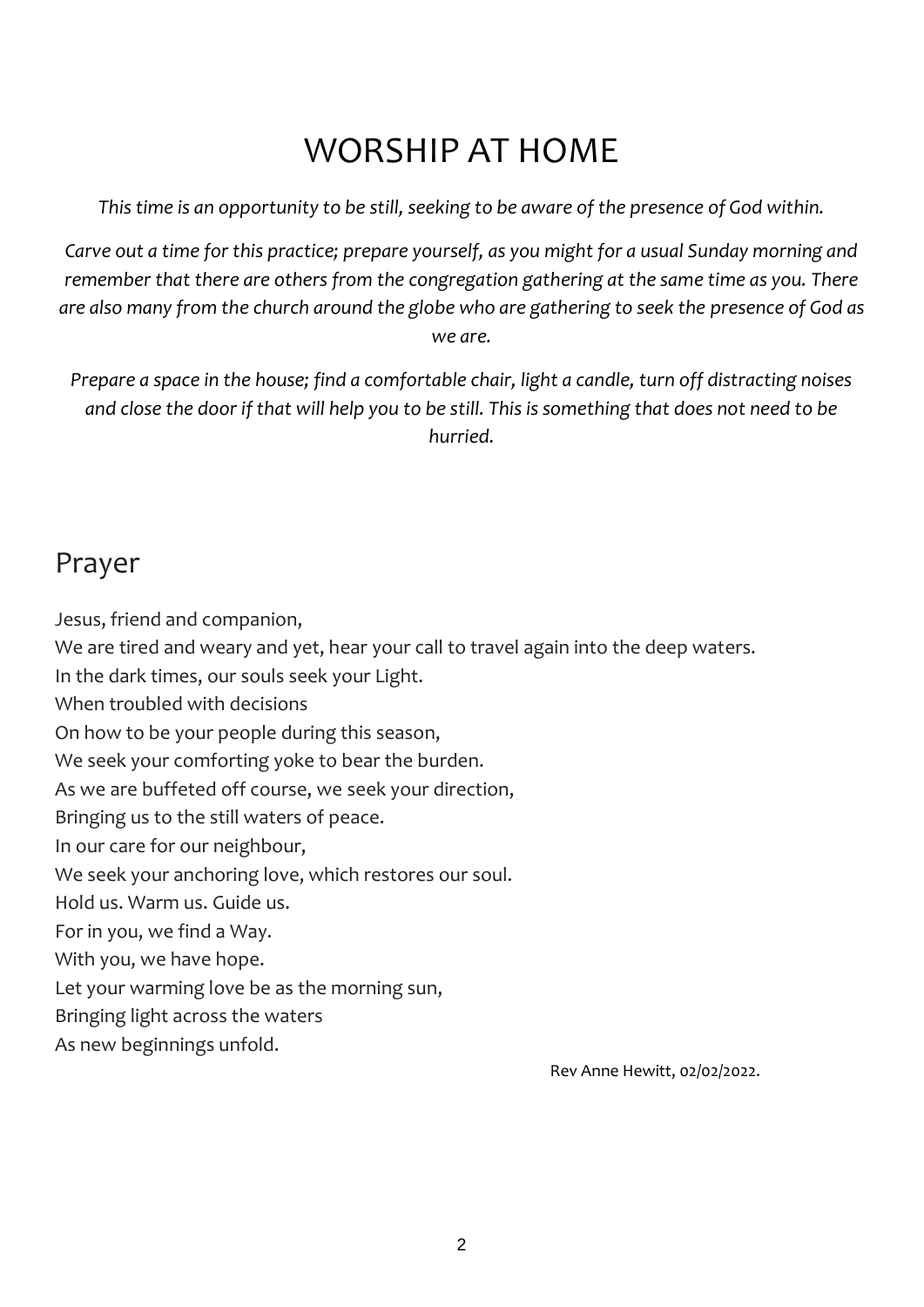# Acknowledgement of Country

From before recorded time, the First Peoples, including the Bunurong people, cared for this Land, Australia. We praise the Creator for the beauty of this Land and honour those who have offered themselves in tending it.

**We acknowledge the Elders and communities who have told the sacred stories and nurtured faithfulness to the Creator.**

**We ask God's blessing on those who continue to work for healing and justice in this Land and Her Communities.**

# Call to Worship

By God's grace, we are who we are: **People who are called But afraid to follow.** By God's grace we are who we are: **People who are called And gifted with courage.** By God's grace, we are who we are: **People who are called And given good news to share.**

# Hymn TIS 454 **O Worship the Lord in the beauty of Holiness**

Worship the Lord in the beauty of holiness, bow down before him, his glory proclaim; gold of obedience and incense of lowliness bring, and adore him: the Lord is his name.

Low at his feet lay your burden of carefulness, high on his heart he will bear it for you, comfort your sorrows, and answer your prayerfulness, guiding your steps in the way best for you.

Fear not to enter his courts in the slenderness of the poor wealth you would reckon to own: truth in its beauty and love in its tenderness, these are the offerings to bring to his throne.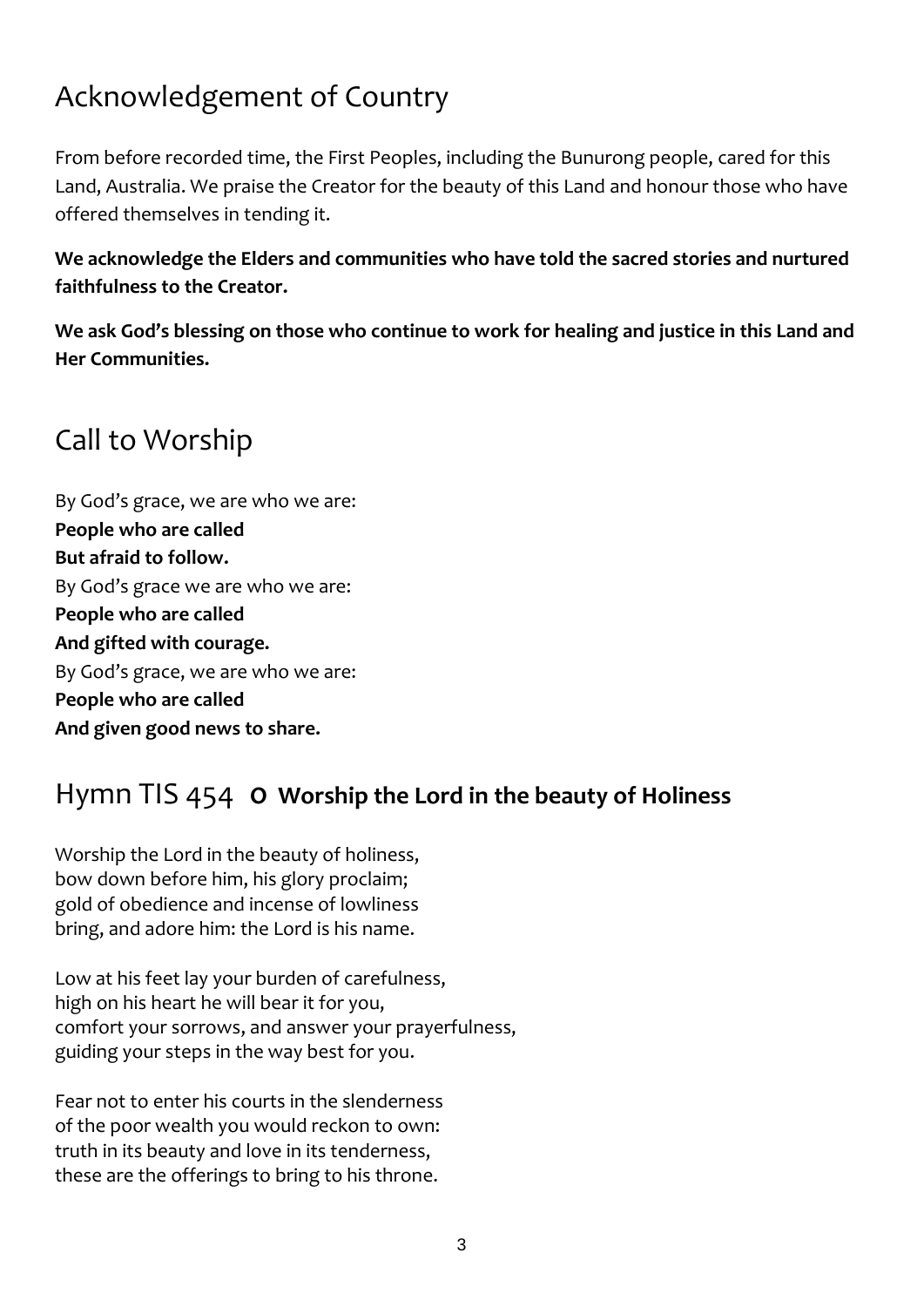These, though we bring them in trembling and fearfulness, he will accept for the name that is dear, mornings of joy give for evenings of tearfulness, trust for our trembling, and hope for our fear.

Worship the Lord in the beauty of holiness, bow down before him, his glory proclaim; gold of obedience and incense of lowliness bring, and adore him: the Lord is his name.

> John Samuel Bewley Monsell 1811-75 *alt.*

[https://youtu.be/ytBTMr0K\\_\\_I](https://youtu.be/ytBTMr0K__I)

## Prayers of Gathering in God's Presence

Holy God,

by your grace: you touch our fears with the fire of your compassion; you touch our brokenness with the fire of your forgiveness; you touch our hearts with the fire of your love.

Jesus Christ,

by your grace: you step into our lives and an unpredictable journey begins; you challenge us to new thinking, with overflowing results; you so confront our doubts that we can cast out our fears.

Holy Spirit,

by your grace: you give us eyes to see the emptiness of our world; you give us ears to hear the good news; you give us words to bring hope to all people and actions that change lives.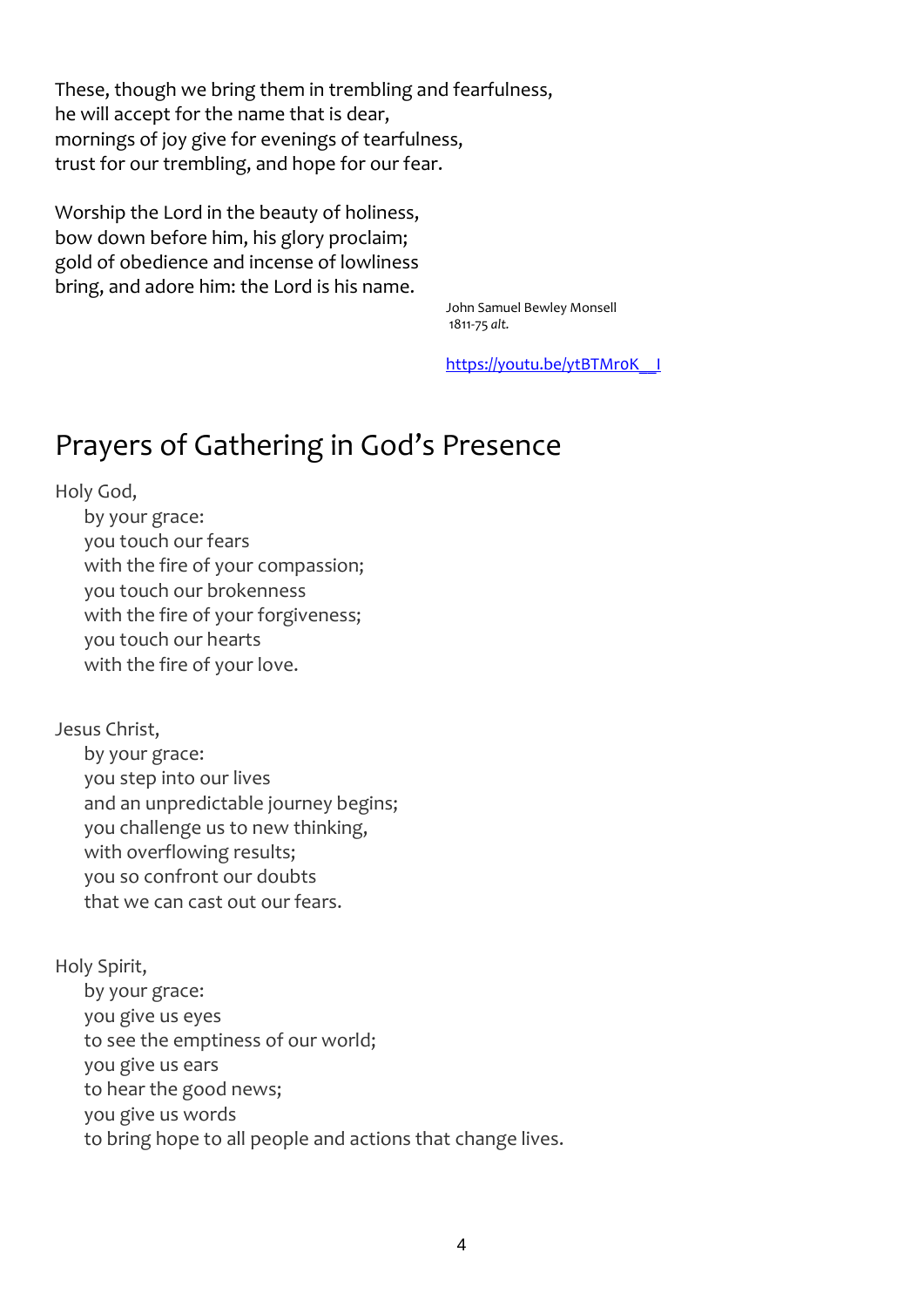God in Community, Holy in One, by your grace we are who we are: your children, your people, your church

### **Help us to be faithful to what you have called us to. Amen**

## **Call to Reconciliation**

Do not be afraid! Whatever you fear, God is ready to take away from you; whatever you have said, God is ready to speak mercy to you; whatever you have done, God is ready to forgive you.

## **Prayer of Confession**

God enthroned in heaven: most of us would not consider ourselves to be holy. We sometimes think of others as inconveniences or intrusions, not as sisters or brothers. **We look at others with pride or indifference, not through the eyes of compassion. We are so busy listening to ourselves, we cannot hear the anguish and loneliness of our neighbours.**

Forgive us, God enthroned in our hearts. You have set us apart so we might be a partner with hurting people. We belong to your Kingdom so we might bring others in to live alongside us. **We would risk following Jesus Christ, our Lord and Saviour, who first risked calling us as disciples.**

*Silence is observed.*

## **Assurance of Pardon**

The Holy One become wholly human so we might know love. The One enthroned on high endured the Cross so we might have life. Believe this good news: we are forgiven! **By God's grace, we are who we are: forgiven and restored people. Thanks be to God. Amen** 

(Rev Thom Shuman)

# Service of the Word

Your Word, O Lord, is a lamp to our feet; **A light to our path**

# Scripture

Old Testament Isaiah. 6:1-13

In the year that King Uzziah died, I saw the Lord sitting on a throne, high and lofty; and the hem of his robe filled the temple. Seraphs were in attendance above him; each had six wings: with two they covered their faces, and with two they covered their feet, and with two they flew. And one called to another and said: 'Holy, holy, holy is the Lord of hosts;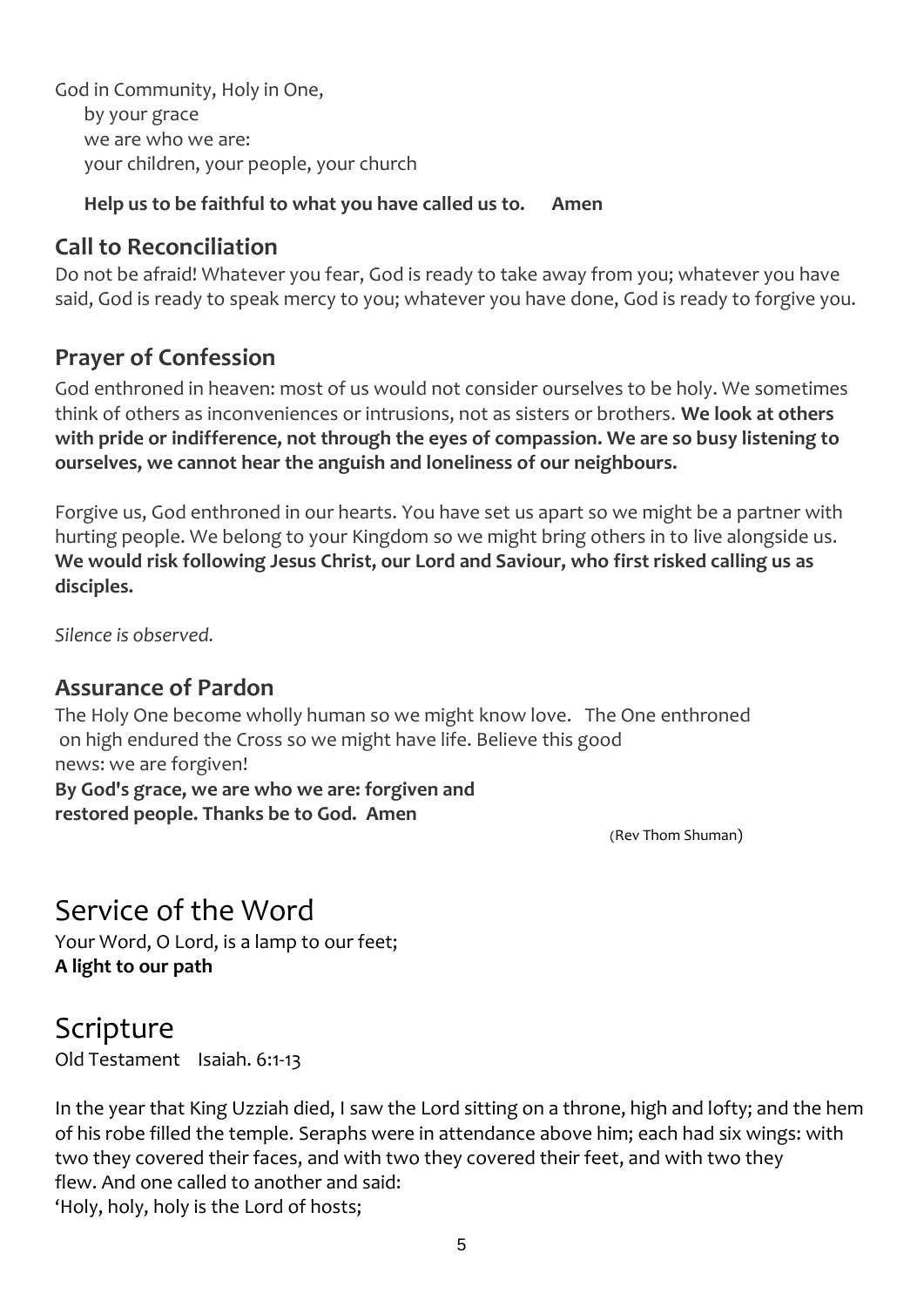the whole earth is full of his glory.'

The pivots on the thresholds shook at the voices of those who called, and the house filled with smoke. And I said: 'Woe is me! I am lost, for I am a man of unclean lips, and I live among a people of unclean lips; yet my eyes have seen the King, the Lord of hosts!' Then one of the seraphs flew to me, holding a live coal that had been taken from the altar with a pair of tongs. The seraph touched my mouth with it and said: 'Now that this has touched your lips, your guilt has departed and your sin is blotted out.' Then I heard the voice of the Lord saying, 'Whom shall I send, and who will go for us?' And I said, 'Here am I; send me!' And he said, 'Go and say to this people:

 "Keep listening, but do not comprehend; keep looking, but do not understand."

 Make the mind of this people dull, and stop their ears, and shut their eyes, so that they may not look with their eyes, and listen with their ears, and comprehend with their minds, and turn and be healed.' Then I said, 'How long, O Lord?' And he said: 'Until cities lie waste without inhabitant, and houses without people, and the land is utterly desolate; until the Lord sends everyone far away, and vast is the emptiness in the midst of the land. Even if a tenth part remains in it, it will be burned again, like a terebinth or an oak whose stump remains standing when it is felled.' The holy seed is its stump.

## Epistle 1 Corinthians 15: 1-11

Now I should remind you, brothers and sisters, of the good news that I proclaimed to you, which you in turn received, in which also you stand, through which also you are being saved, if you hold firmly to the message that I proclaimed to you—unless you have come to believe in vain.

For I handed on to you as of first importance what I in turn had received: that Christ died for our sins in accordance with the scriptures, and that he was buried, and that he was raised on the third day in accordance with the scriptures, and that he appeared to Cephas, then to the twelve. Then he appeared to more than five hundred brothers and sisters at one time, most of whom are still alive, though some have died. Then he appeared to James, then to all the apostles. Last of all, as to someone untimely born, he appeared also to me. For I am the least of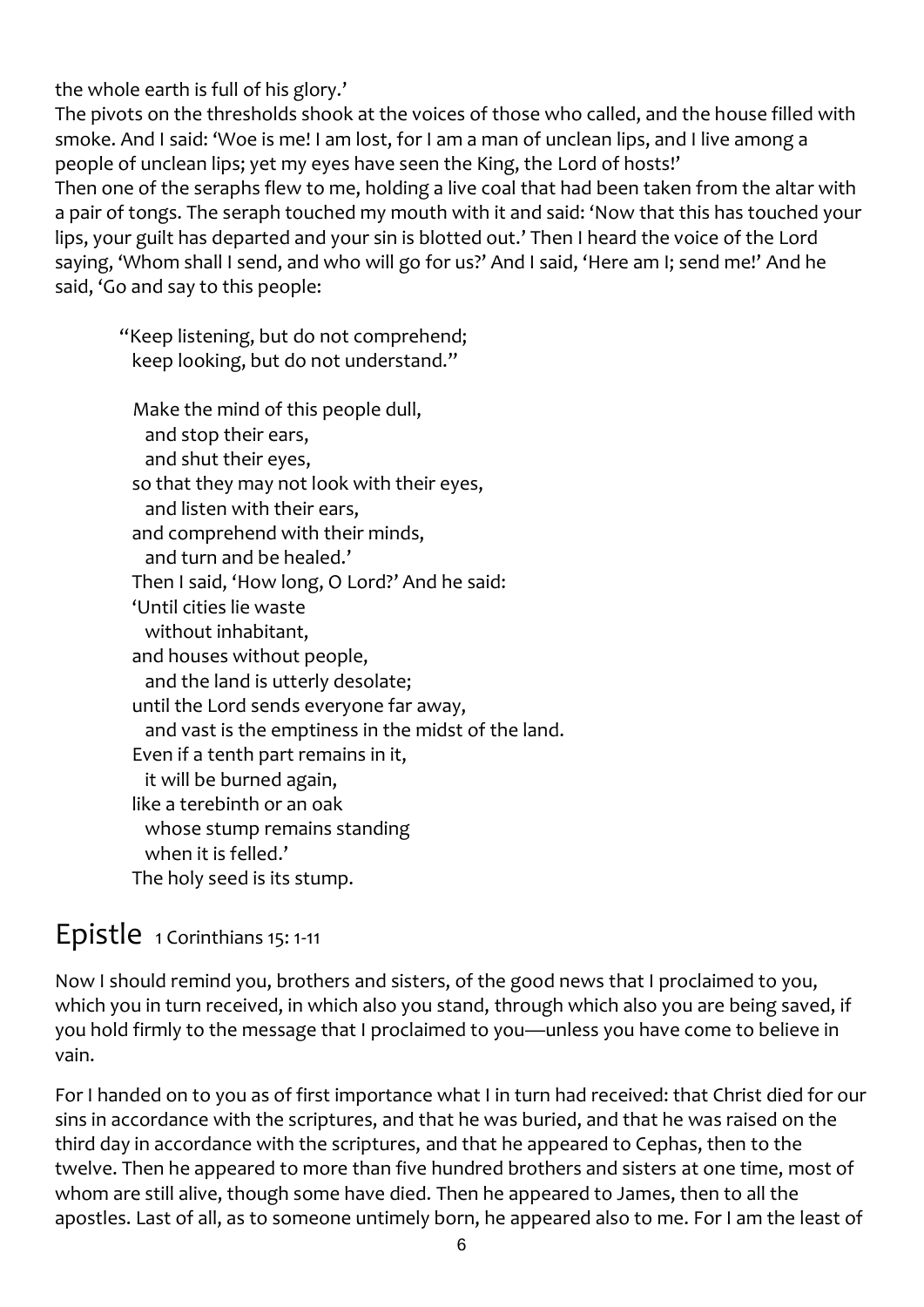the apostles, unfit to be called an apostle, because I persecuted the church of God. But by the grace of God I am what I am, and his grace towards me has not been in vain. On the contrary, I worked harder than any of them—though it was not I, but the grace of God that is with me. Whether then it was I or they, so we proclaim and so you have come to believe.

The word of the Lord **Thanks be to God**

GOSpel Jesus Calls the First Disciples Luke 5:1-11

Once while Jesus was standing beside the lake of Gennesaret, and the crowd was pressing in on him to hear the word of God, he saw two boats there at the shore of the lake; the fishermen had gone out of them and were washing their nets. He got into one of the boats, the one belonging to Simon, and asked him to put out a little way from the shore. Then he sat down and taught the crowds from the boat. When he had finished speaking, he said to Simon, 'Put out into the deep water and let down your nets for a catch.' Simon answered, 'Master, we have worked all night long but have caught nothing. Yet if you say so, I will let down the nets.' When they had done this, they caught so many fish that their nets were beginning to break. So they signalled to their partners in the other boat to come and help them. And they came and filled both boats, so that they began to sink. But when Simon Peter saw it, he fell down at Jesus' knees, saying, 'Go away from me, Lord, for I am a sinful man!' For he and all who were with him were amazed at the catch of fish that they had taken; and so also were James and John, sons of Zebedee, who were partners with Simon. Then Jesus said to Simon, 'Do not be afraid; from now on you will be catching people.' When they had brought their boats to shore, they left everything and followed him.

The Gospel of the Lord **Praise to you Lord Jesus Christ**

# Reflection

Father of all people, creation and time, Free us from all that distracts and preoccupies us this day, Drop your still dew of quietness and peace, Penetrate our jaded minds and lives, Speak your word of grace to us now, That we may be bearers of your grace to others. Amen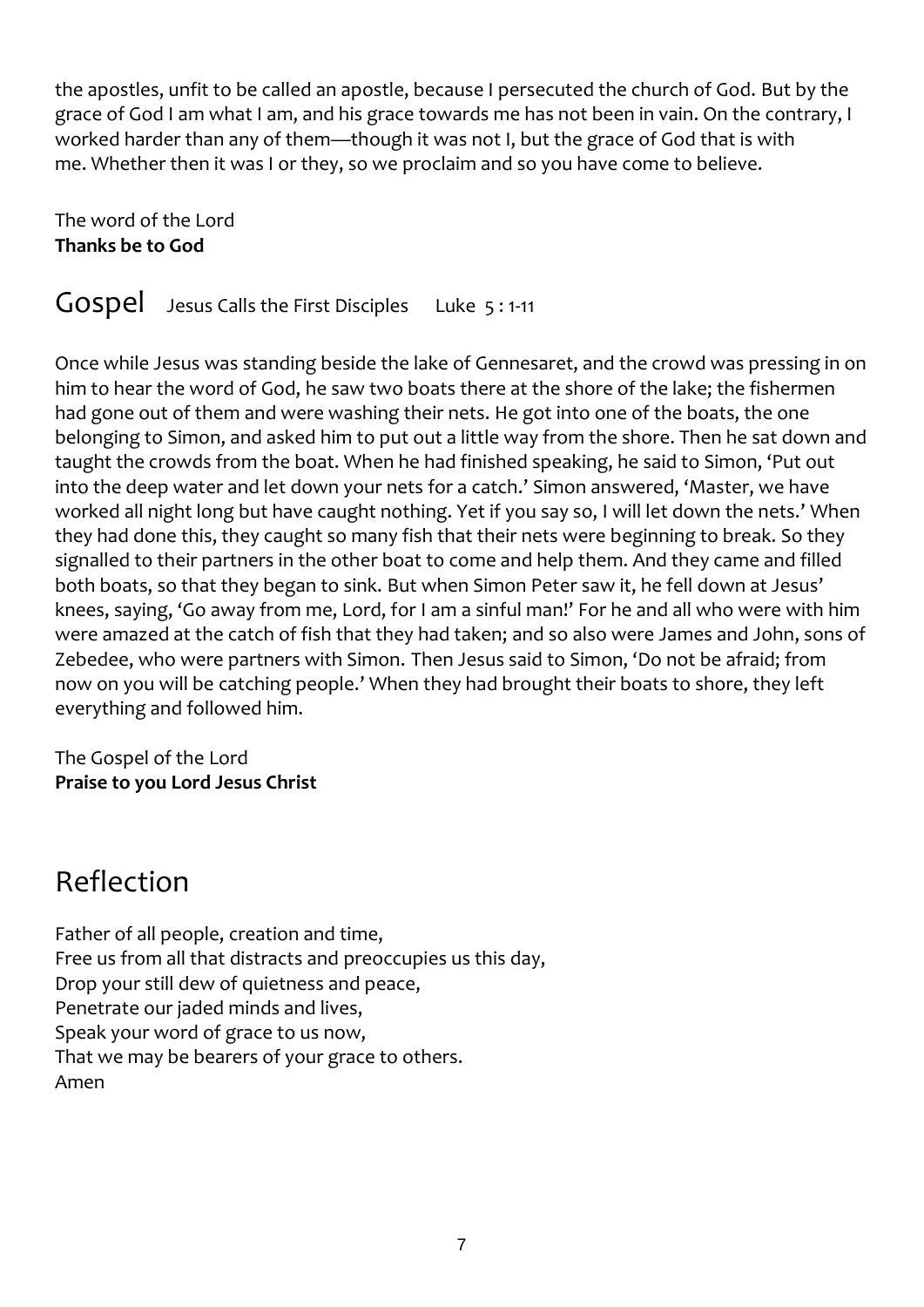

All of us have experienced circumstances and moments in our lives when we face uncertainties or a change in the pattern of our lives, that raises anxiety, fear and a degree of challenge or adjustment for us. It may be choosing educational career preferences beyond schooling, or committing to a work choice, beginning a relationship with someone we met, getting married, starting a family, supporting a friend or member of a family through a crisis; or dealing with the unforeseen arrival of a health issue that is not easily resolvable, given treatment or life consequences to name a few. Even dealing with the ever-changing threats and challenges of dealing with a global pandemic or a church in the midst of significant change and the unknown path beyond the demolition of buildings. I love the way the heartfelt book, The Boy, the Mole, the Fox and the Horse, characterises this. The boy says, "what is that over there? It's the wild, said the mole. Don't fear it. Imagine how we would be if we were less afraid. Everyone is a bit scared, said the horse. But we are less scared together."

Our gospel story today explores from one perspective what it means to hear Jesus' call to venture into 'the deep' when we go beyond the known limits of knowledge and energy to explore areas of kingdom potential. The text invites us to go back to where we all began our journey of faith. For some of us it may have been a momentary turning point as it seemingly was for Peter and the first disciples in Luke's account, for others of us it may have been a longer journey to realisation and conviction. It doesn't really matter, it begs us to remember when did you first become aware of your acceptance of faith, hear Jesus words to you and how did they change the focus and direction of your life and beliefs?

Our story begins alongside a lake, the famous sheet of water known by three names, Lake Gennesaret, which means literally in Hebrew, "garden of riches", a reference to the abundant fertility, both within and around its shores. The other two well-known names it was known by are the Sea of Galilee and the Sea of Tiberius. It was about 21 km x 13 km, it supported nine townships around its shore, with an estimated population of about 15,000 people living in each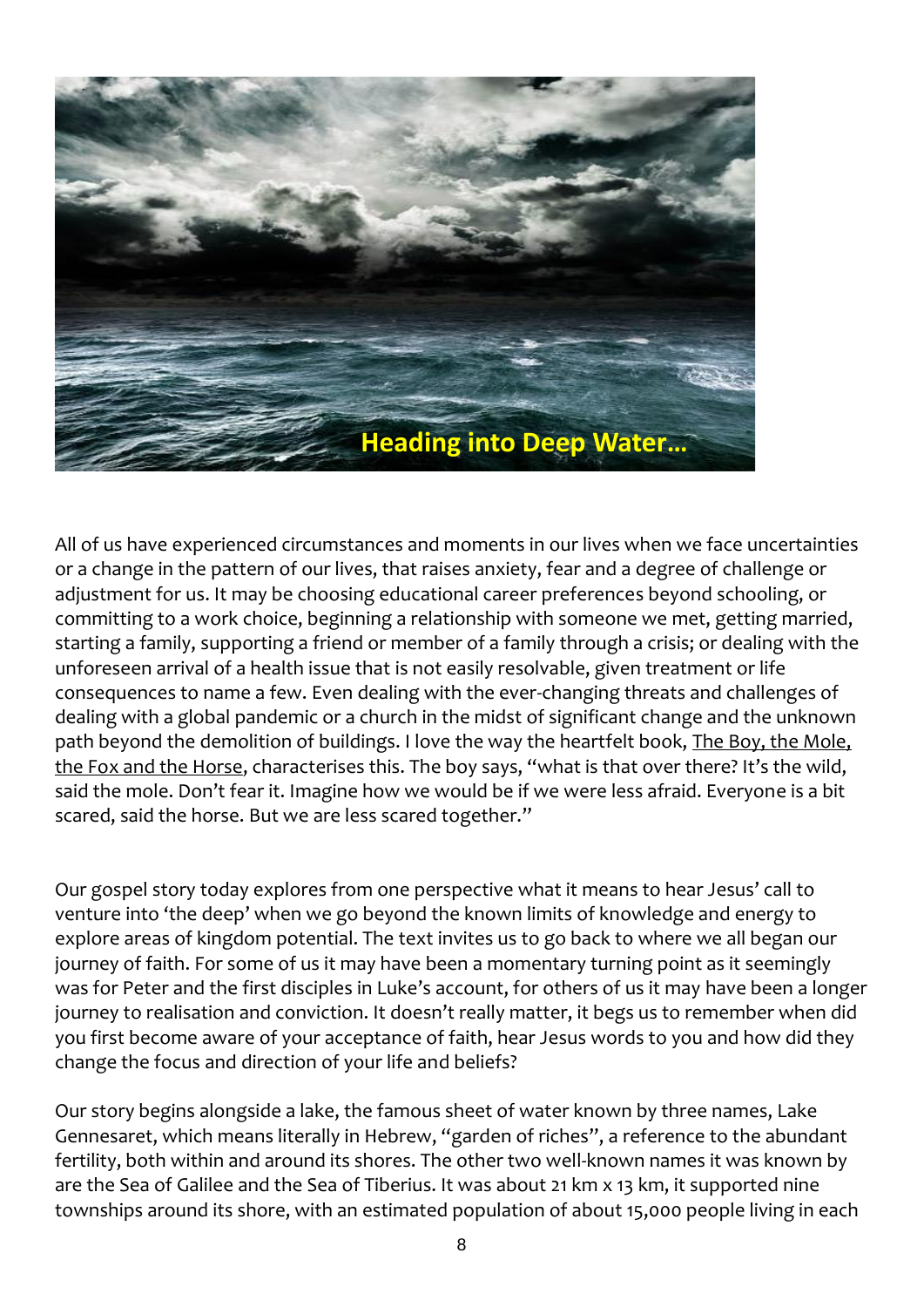of them. So Jesus goes Lakeside with the following crowd, much like John Wesley's ministry went to the fields, streets, hills and dales to share the good news where people lived.

Tom Wright tells us that along the shoreline there is a series of steep inlets, within a zigzagging pattern, that form a series of natural amphitheatres, so that a person on a boat a little way from shore and sitting down, can be clearly heard. Matthew and Marks' gospels convey the calling of the disciples as a very immediate meeting with Jesus. Luke's Gospel reading between the lines, suggests otherwise. Why would Jesus ask Simon and his friends and co-workers to take him out on the boat, if he didn't already know them? Jesus may well have bought fish off them at the marketplace and enjoyed some banter with them. After all fishermen lived a rough, hard life, filled with challenges, frustrations and like this account fruitless labour. Catching fish is never a certainty, as those of us who have tried it know. Harsh expletives and the exhaustion of fishing during the night wouldn't make Peter, a natural leader, more amenable to taking the boat out again. In fact I suspect that Peter's reply to Jesus, asking him to then go out to deep water, after a teaching session, was a highly edited version of what he would've said to Jesus, who wasn't a fisherman!

Whatever the reality think for a moment perhaps as Peter did. Jesus suddenly appears and ask you to do something you do in your line of work all the time and his request seems pointless or naïve at best. You might be resentful, or mutter under your breath and procrastinate, but then Peter tired and over things agrees to do it. Everything happens against the grain, it falls into place, on a scale you never experienced! Just remember too, a catch fish represented stability and care, for it provided food for the day, food to sell at the market place, to provide food and resources for other days as well; in a part of the world where food insecurity and a long winter to come were an established reality. For Peter and the others it was an abundance, "that signalled a world beyond the fishermen and their needs, a community." But the wonder of Jesus presence and words doesn't stop there. Peter's reaction to realising/recognising Jesus divine nature and power is instant, "Go away, leave me Lord! I am a sinner." This recognition of God's otherness, difference and holy otherness (holiness) result in him experiencing an awareness of our own earthiness and unworthiness at times. Saint Augustine once confessed, "Lord what I am for you terrifies me, what I am with you consoles me. For you I am a priest, with you I am a Christian." Both Isaiah and Paul experienced a similar sense of unworthiness. "Woe to me! I am lost, for I am a man of unclean lips and I live among people of unclean lips: yet my eyes have seen the king the Lord of Hosts!" says Isaiah. Shortly after he is cleansed by the live coal and offers to go for God, on what the later verses of the passage suggest is a fruitless mission. Paul in the passage today says, "For I am the least of the apostles, unfit to be called an apostle, because I persecuted the church of God." Yet when Jesus met Paul on the road to Damascus life changed dramatically for him.

A country priest once said, "To Isaiah's dread, Paul's deep regrets and painful memories, Peters fears and to our own deeply personal insecurities today, God whispers to us, what he said to Peter and the others, 'Don't be afraid.' Even as the psalmist in today's set reading, Psalm 138, prays in the last verse, 'Do not forget (forsake) the work of your hands (read to me).

Jesus promises to lead the disciples into working with people, something that is totally out of their line of work. The fishing metaphor breaks down at this point for those of us who live now.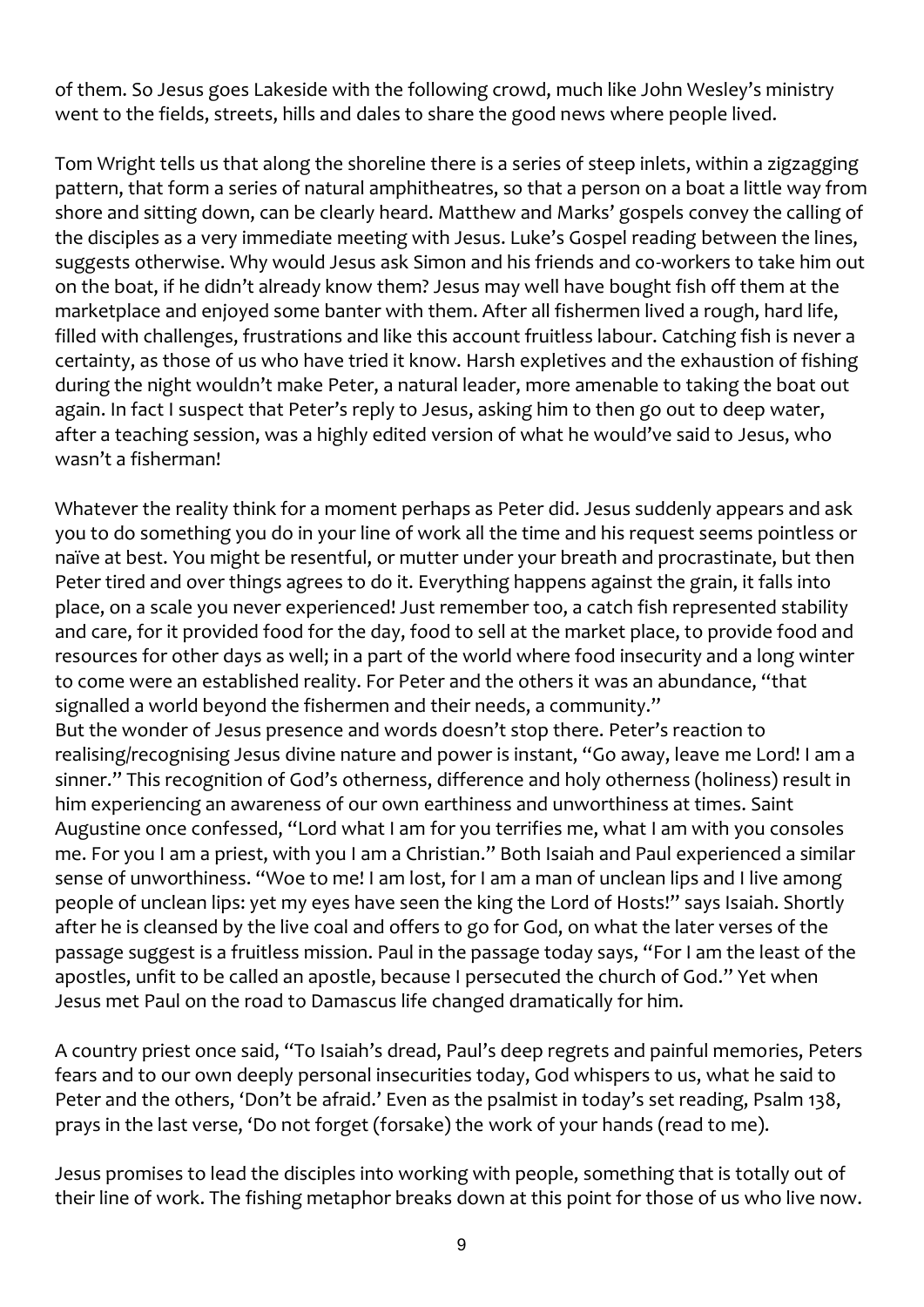We don't see our work for Jesus is trying to catch people unawares, to lure them to faith or appeal to them by trying to make our faith appealing or easy. Knowing Jesus will give meaning to our call, not just to the first disciples but to the weary ones in February 2022. Sharing the good news says Lutheran Pastor Kendra Mohn, "isn't coercive, it is personal, relational work, or 'deep water work', where healing and abundance follow and mark the encounters of the disciples with Jesus and others." Jesus doesn't want to leave any others out, as the good news will go to all nations. As Tom Wright puts it, "there are no bystanders in the kingdom of God. The Gospels and books of the Bible are available today because Jesus kept his promise to Peter and the others and to those who have followed ever since."

Going into "deep waters" is never easy though. If we ever thought that having faith would make life a cinch, it doesn't take long to get over that idea. Melissa Bane Sevier, a contemplative Christian thinker, recalls a church she knew that embarked on missional work. They partnered with a local agency to provide lunch bags for children at local public schools for five days a week, during the summer months. Soon the volunteers found the volume of lunches grew, some took home the food to the whole family – so more volunteers and food were needed – the 'boat' was filling up, to tipping point. The church volunteers worried about healthier food and began purchasing more food themselves, due to limited agency funds. More children with families began to come.

Then the agency pulled out, over fairness to other programs at other sites and limited funds for offering the same items. The little church was devastated – they couldn't manage the program alone. They felt that they had failed. Over time they regrouped, faced the reality of their own disappointments and prayed about what to do. They contacted another agency and local food pantry and together the three of them began offering a regular service where families came to the church kitchen, had cooking and nutrition lessons from a dietician, had a meal together and then took groceries home for the making of those meals. This wasn't at all what they had in mind originally. Working with Jesus brings the unexpected. Does this story ring any bells for you about our ventures at Ormond?

There is something of an irony in Peter and the others invitation by Jesus isn't there? He doesn't tell Peter to clean up his act, or go and become a rabbi and come back. No he is called to bring all he is and the way he is, for Jesus needs people just as they are, just like you, me and so many others who are different, from all walks of life.

I love the way Peter Woods, (nicknamed, the Listening Hermit) expresses it, "at the end of my tether, with empty nets, I hear a call from Jesus, and I don't feel worthy – I wish he would leave me alone and exhausted there. He says, "Don't fear, come as you are. I don't want to change you, but share my love and life with you."

May we all know that as we venture into the 'deep waters' of our church life, community and personal lives together as the people of God, we can be less afraid and strengthened by God's spirit and the ever-present presence, grace and love of Jesus beside us and within. May we know this reality with certainty and peace in the depths of our heart and souls, today and always.

Amen.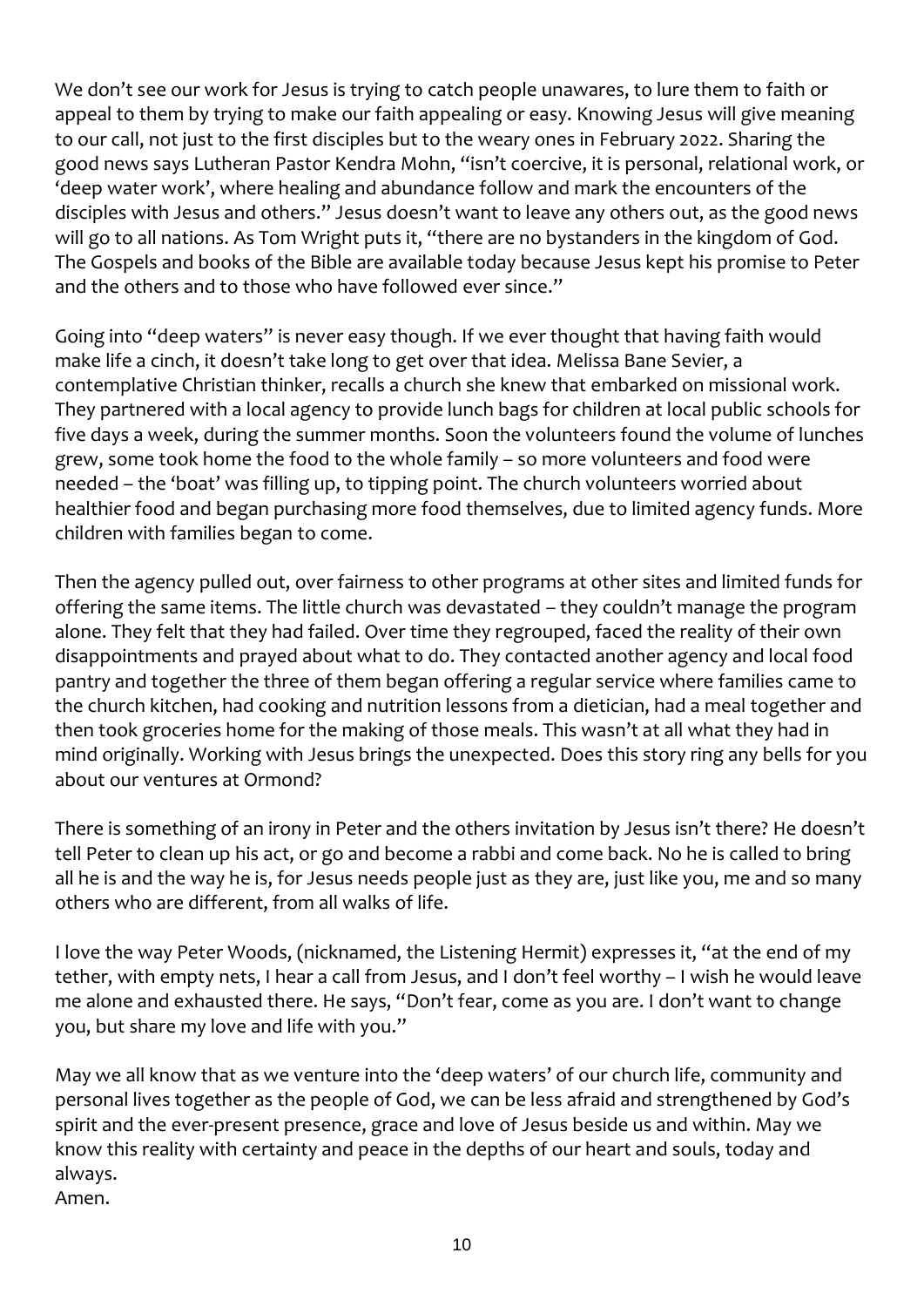## Hymn TIS 468 **We are your people…**

We are your people; Spirit of grace, you dare to make us to all our neighbours, Christ's living voice, hands and face.

Joined in community, treasured and fed, may we discover gifts in each other, willing to lead and be led.

Rich in diversity, help us to live closer than neighbours, open to strangers, able to clash and forgive.

Glad of tradition, help us to see in all life's changing, where you are leading, where our best efforts should be.

Give, as we venture justice and care (peaceful, resisting, waiting or risking) wisdom to know when and where.

Christ, as we serve you in different ways, may all we're doing show that you're living, meeting your love with our praise.

> Brian Arthur Wren 1936 <https://youtu.be/AOLAZCI2A1E>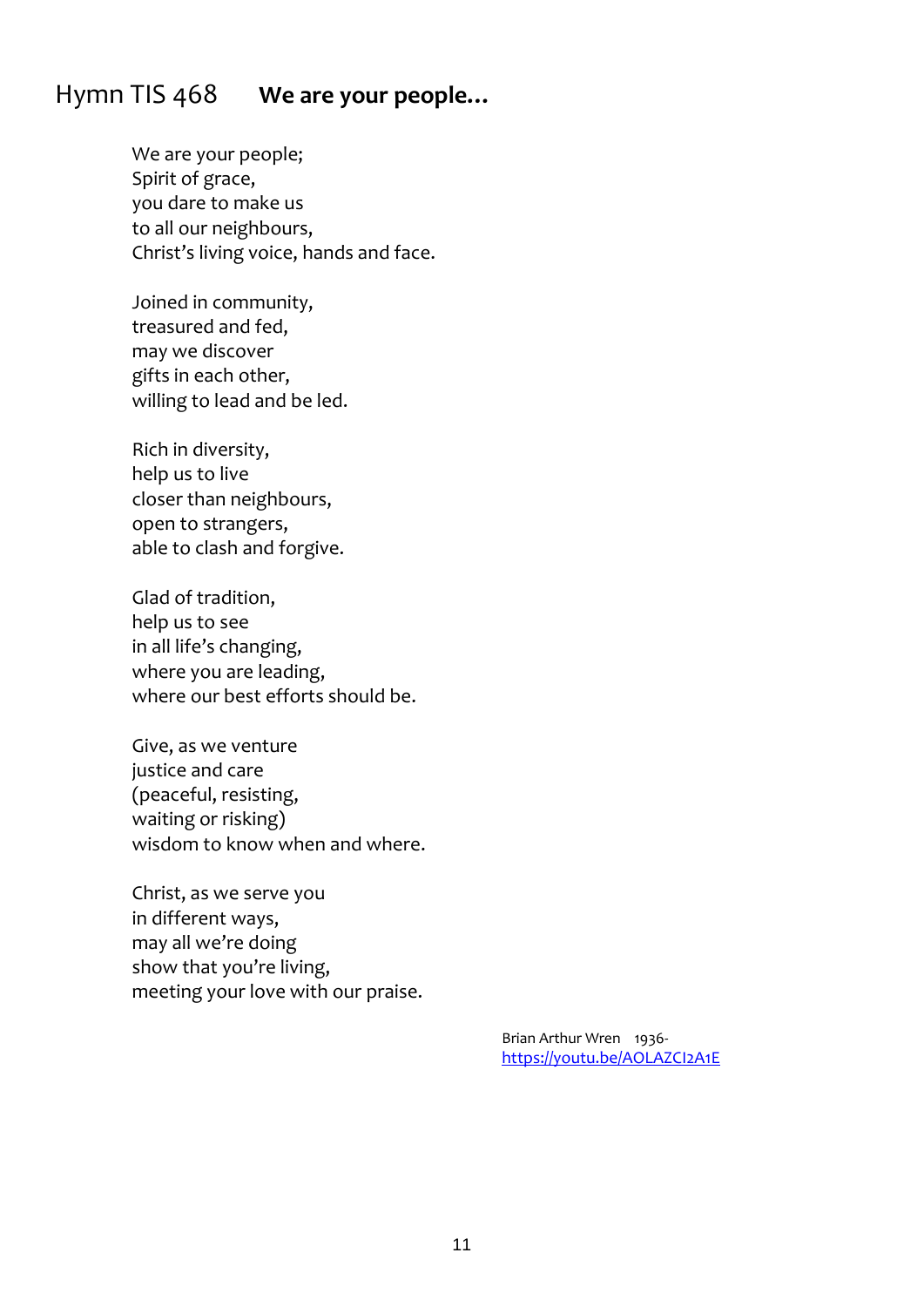# Prayers of the People prepared by Heather Baxter

A word from Rev Dr Mery Kolimo from the Evangelical Christian Church of Timor *"It's not enough for us to preach the good news. We must become it"* Let us pray:

Jesus

You call us into places that are difficult. Help us to respond to your call for action.

We pray for the people living in aged care accommodation, that they will find connection to the staff that assist them, and that they will embrace life and live it to the full. We pray for the workers and carers that attend to them. We wonder about their work conditions and their meagre pay, and pray for a better understanding and a more just way to adequately resource these citizen "angels"

It's not enough for us to preach the good news. We must become it.

We pray for those affected by the beginning of the new school year – from the new Prep children, who have had a few scarce months enjoying Kindergarten, right through to the those beginning year 12, who have had little preparation for this major year because of interrupted schedules in years 10 and 11. We pray for the teachers – those who are fearful of classroom contact because of the risk of the Omicron virus, and those who fear the possibility of returning to online learning.

It's not enough for us to preach the good news. We must become it.

We pray for our politicians, particularly as we head to elections in Victoria for both State and Federal parliaments. We cherish the democracy that our nation is built on. Help us to listen and learn and then choose wisely the candidates that fulfil your call to do justice and love mercy. We pray for the politicians around the world as they seek to shore up their power bases. We pray that their posturing and blustering will not cause blood-shed.

It's not enough for us to preach the good news. We must become it.

Jesus, speak your word to us – loud enough for us to hear. Then give us the courage to say yes and act for you.

We pray together

**Our Father in Heaven Hallowed be your name Your kingdom come Your will be done On earth as in heaven Give us today our daily bread Forgive us our sins**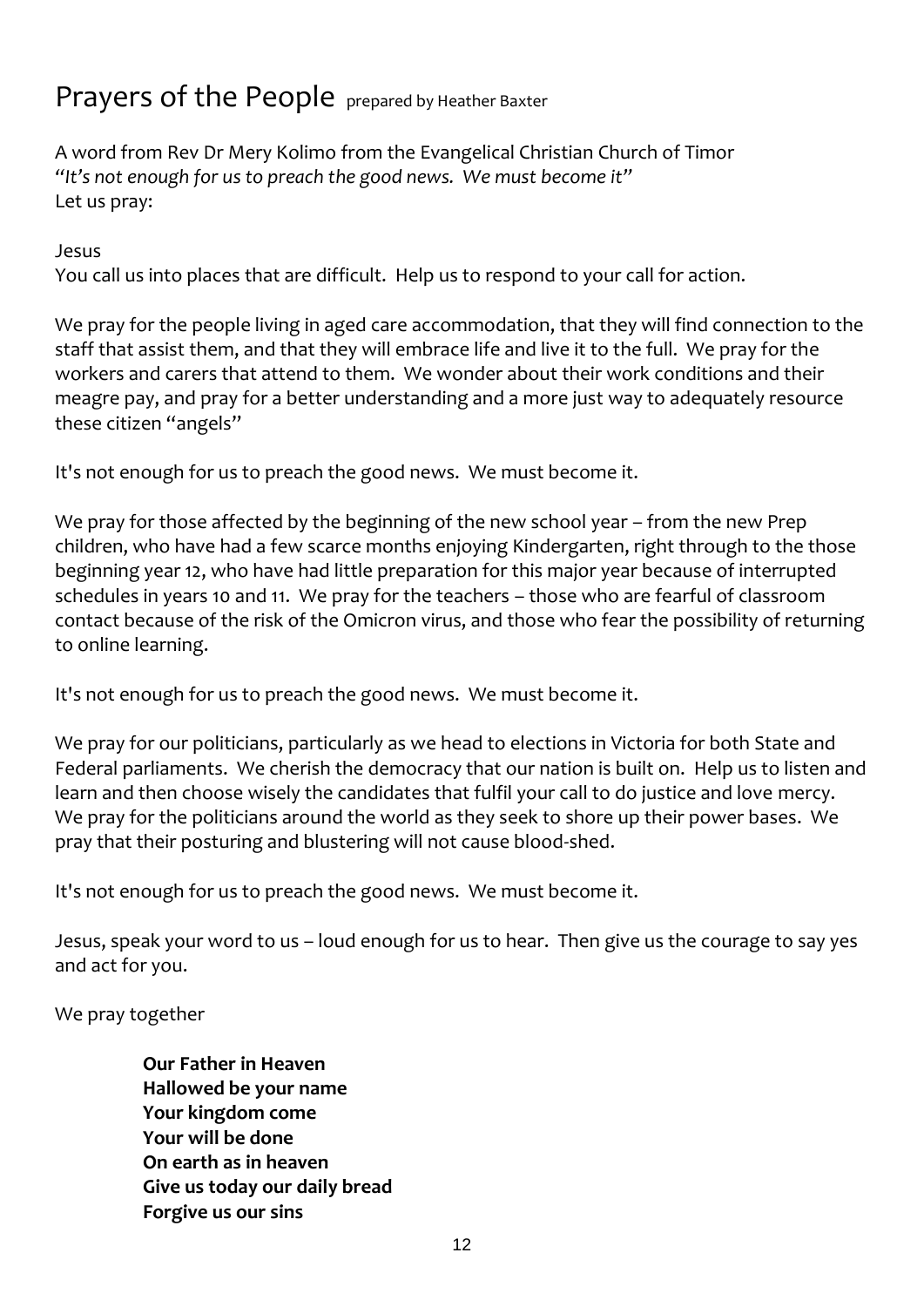**As we forgive those who sin against us Save us from the time of trial and deliver us from evil For the kingdom, the power, and the glory are yours now and for ever Amen**

#### Hymn TIS 693 **Come as you are, that's how I want you…**

'Come as you are: that's how I want you. Come as you are; feel quite at home, close to my heart, loved and forgiven. Come as you are: why stand alone?

'No need to fear, love sets no limits; no need to fear, love never ends; don't run away shamed and disheartened, rest in my love, trust me again.

'I came to call sinners, not just the righteous; I came to bring peace, not to condemn. Each time you fail to live by my promise, why do you think I'd love you the less?

'Come as you are: that's how I love you; come as you are, trust me again. Nothing can change the love that I bear you; all will be well, just come as you are.

Deirdre Browne 1936-

[https://youtu.be/qD4KAq\\_W8tY](https://youtu.be/qD4KAq_W8tY)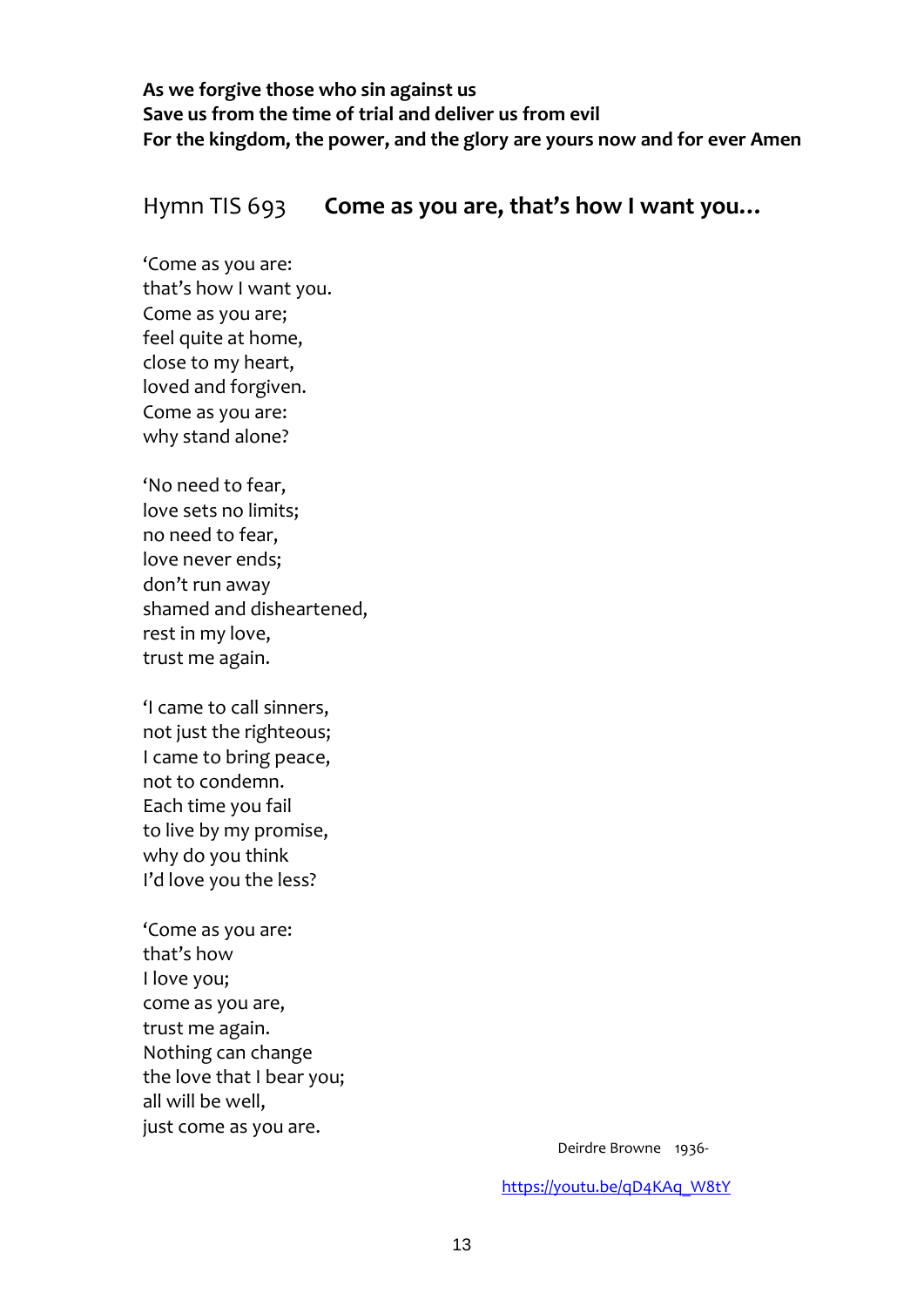# Blessing

Go forth into the world in peace; be of good courage; hold fast that which is good; render to no one evil for evil; strengthen the fainthearted; support the weak; help the afflicted; honour everyone; love and serve the Lord, rejoicing in the power of the Holy Spirit; and the blessing of God almighty, the Father, the Son, and the Holy Spirit, be among you and remain with you always. **Amen.**

Go in peace to love and serve the Lord **In the name of Christ. Amen**

*You can find a copy of today's sermon along with other congregational information on the church website.*

Music and Words reproduced with permission under CCLI licenses

Rev. Andrew Boyle Office: 0411 958 127; Mobile 0409 869 009; Email: [ajmboyle@outlook.com](mailto:ajmboyle@outlook.com)

Music Director: Mr Peter Hurley

Administrator: Mrs Cathy O'Connor Fridays, 9am-5.00pm – 0411 958 127 [office@ormond.unitingchurch.org.au](mailto:office@ormond.unitingchurch.org.au)

Website: [www.ormondunitingchurch.org](http://www.ormondunitingchurch.org/)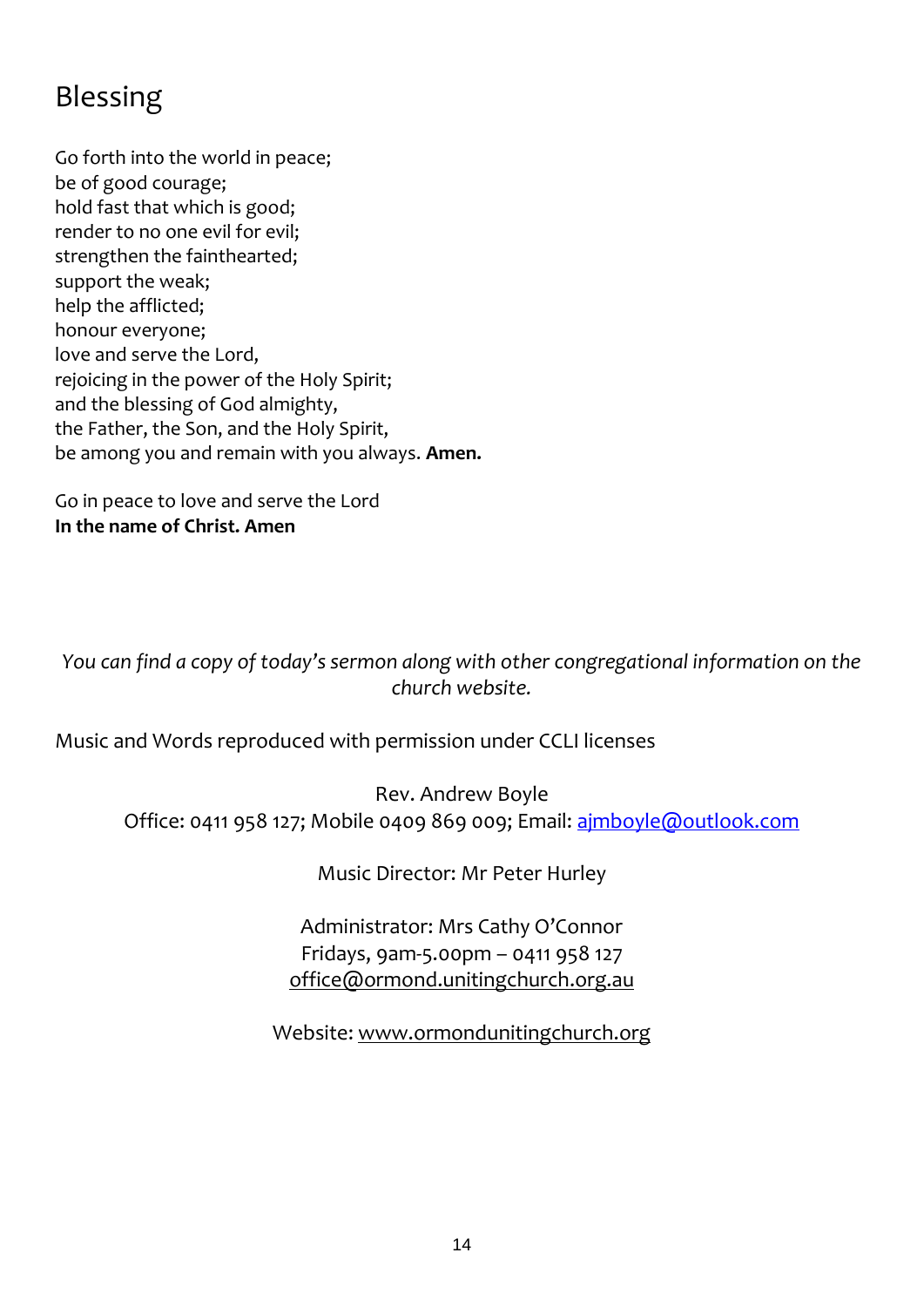# NEWS AND NOTICES

## **DEMOLITION OF THE HALLS - CHURCH SITE CURRENTLY CLOSED**

The demolition of the Booran Rd hall and the North Rd hall is now underway. During this time the entire church site will be out-of-bounds. We will not have access to the church and the office will be relocated for the duration of the works.

During the demolition phase the office will be relocated to Trinity Uniting Church, Black St Brighton. We are very grateful to the Trinity Church Council for their generosity and hospitality during this phase.

When the project is finished the only building to remain will be the church. (The Fraser St hall will remain but this will be on the parcel of land which has been sold) New, temporary toilets will be provided on site. The church office will be located in the Link after the demolition.

During the demolition period the church office number will continue to be the new number 0411 958 127.

#### **WORSHIP DURING THE DEMOLITION PHASE**

Note: Zoom Services will commence for Ormond Uniting Church worship effective from Sunday 30<sup>th</sup> January until the demolition is finished and services at the church will not re-commence until the demolition is complete. Please email the office or check website <https://www.ormondunitingchurch.org/> if needing to request access to the Zoom link.

#### **MEETING UP DURING THE "DEMOLITION PHASE"**

Last year the Formation Group made a commitment to offer a time to meet together, chew the fat and enjoy each other's company during the time that we are unable to be together in worship.

#### We'll meet in **Allnutt Park (Wheatley Road McKinnon) - Sundays at 6.00pm.**

BYO dinner, drink, and chairs. Following are the dates and the contact names of those who will be able to tell you about changes should the weather hamper the events.

**6 Feb - Warwick Barry 20 Feb - Lorraine Denniston**

**(1 March - Pancake day?)**

**6 March - Ron and Mardie Townsend**

**20 March - David and Heather Baxter**

Heather (for the Formation Group)